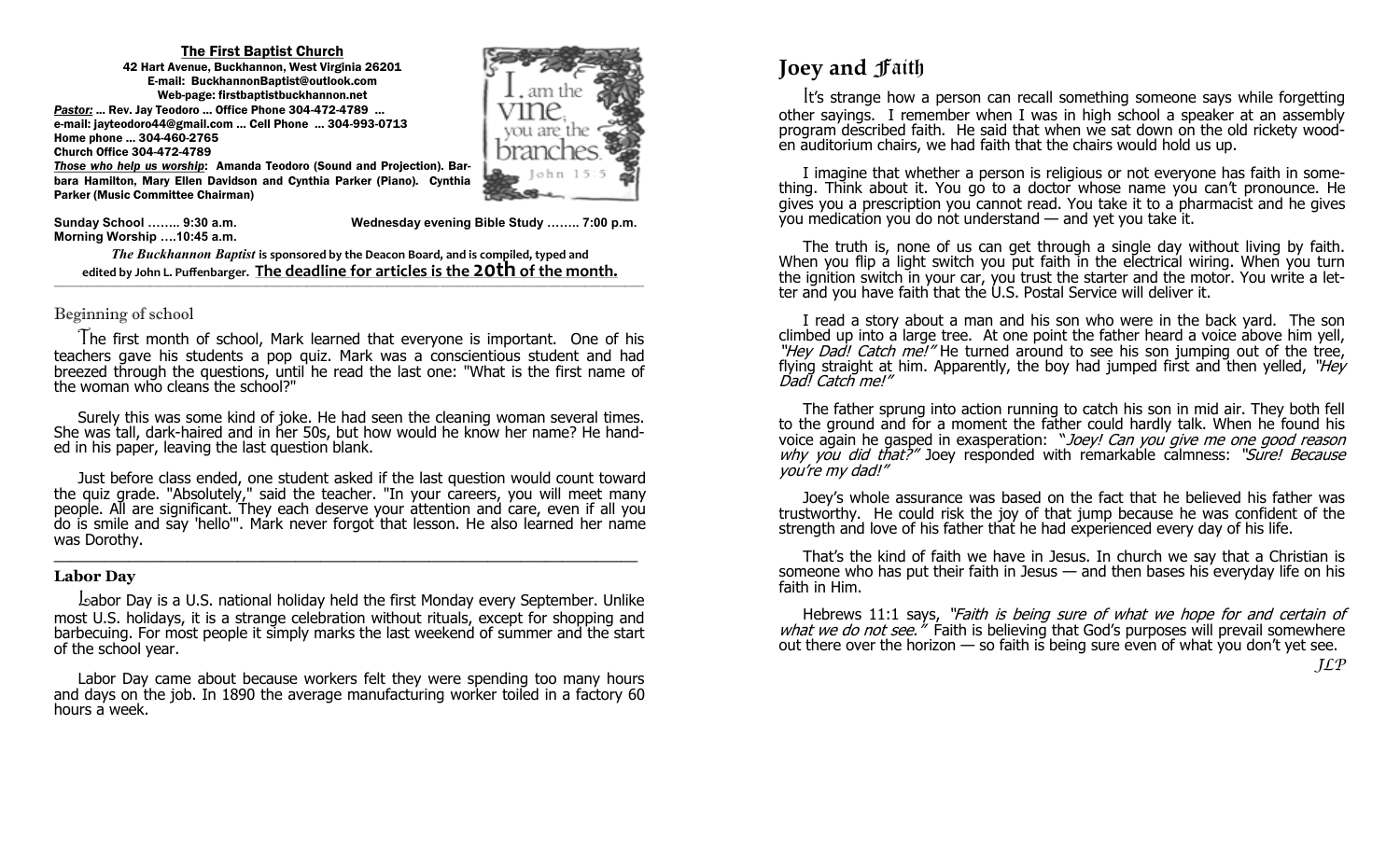

 Our hangout begins at First Baptist Church with a faith based lesson and craft time called "Backyard Kid's Club."

 Following the lesson and craft time we will have a carnival & picnic at the church.

Baptist Church **Summer Backyard Club Hangout** for this summer. The program on Sunday, August 12 will begin with a VBS type program that includes Bible lessons and craft time. We will then have carnival games and a picnic.

 We can always use extra adult chaperones who just want to hang out and help ensure everyone's safety.

 If you want to help we'll find a place for you. Contact Amanda Teodoro at ateodoro44@gmail.com or call 304-993-0686 if you are interested.  $\_$  , and the contribution of the contribution of  $\mathcal{L}_\mathcal{A}$  , and the contribution of  $\mathcal{L}_\mathcal{A}$ 

*The Buckhannon Baptist - August 2018*

# **A helping hand**

 $\Lambda$ n eye witness account from New York City, of a happening on a cold day in December, some years ago:

 A little boy, about 10-years-old, was standing before a shoe store on the roadway, barefooted, was peering through the window, and shivering with cold. A lady approached the young boy and said, "*My, but you're in such deep thought staring in that* window!" "I was asking God to give me a pair of shoes," the boy replied.

 The lady took him by the hand, went into the store, and asked the clerk to get half a dozen pairs of socks for the boy. She then asked if he could give her a basin of water and a towel. He quickly brought them to her.

 She took the little fellow to the back part of the store and, removing her gloves, knelt down, washed his little feet, and dried them with the towel. By this time, the clerk had returned with the socks.. Placing a pair upon the boy's feet, she purchased him a pair of shoes..

 She tied up the remaining pairs of socks and gave them to him.. She patted him on the head and said, "No doubt, you will be more comfortable now." As she turned to go, the astonished kid caught her by the hand, and looking up into her face, with tears in his eyes, asked her: "Are you God's wife?"

 $\_$  , and the contribution of the contribution of  $\mathcal{L}_\mathcal{A}$  , and the contribution of  $\mathcal{L}_\mathcal{A}$ 

*From the Internet*

### **Hamby Ordained at Elkins First**

 L.Scott Hamby, senior pastor, Elkins First Baptist Church (Union), was ordained to the Gospel Ministry March 25, 2018. The charge to the candidate was given by Rev. Wade Samples. The charge to the church was given by Dr. Jack Eades. Special music was provided by Savannah and BreAnne Hamby.

 Also participating in the service were Ms. Debbie Schmidlen; Mr. Mike Steffan; Rev. Jon Villers; Rev. Paul Boyles; Rev. Joe Wolfe; and Rev. David Hulme, Northeast Area Minister, West Virginia Baptist Convention. A dinner followed the service. \_\_\_\_\_\_\_\_\_\_\_\_\_\_\_\_\_\_\_\_\_\_\_\_\_\_\_\_\_\_\_\_\_\_\_\_\_\_\_\_\_\_\_\_\_\_\_\_\_\_\_\_\_\_\_\_\_\_\_\_\_\_\_\_\_\_\_\_\_\_

 Sentence sermon: "God has given us two hands, one to receive with and the other to give with." — Billy Graham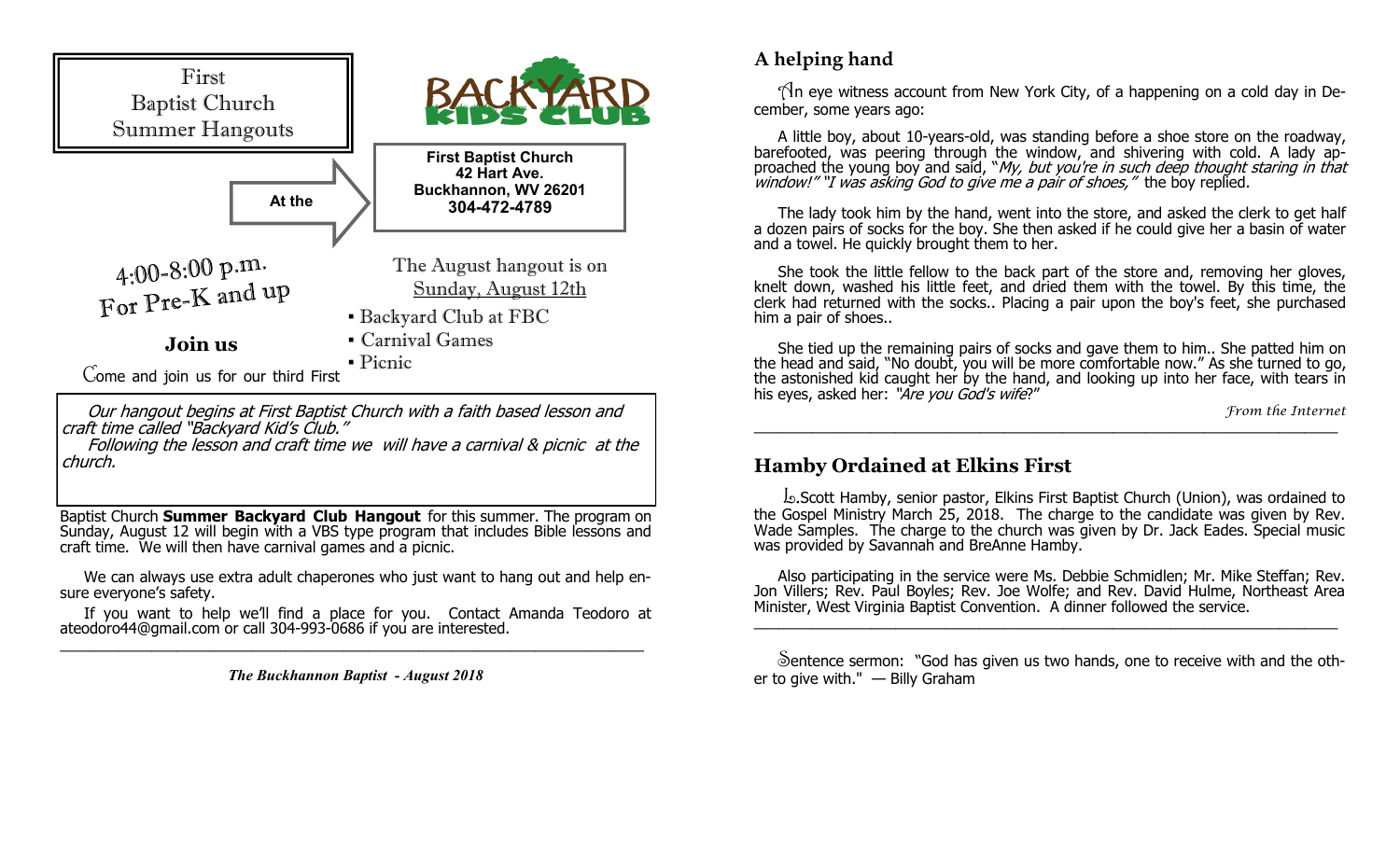### *From Pastor Jay*

On July 4th, around 6:00 a.m., Sam and I, along with my parents, boarded a plane to San Jose, heading to Fremont, California. In four short days we would fly back. I sent my cousin Adele a text saying, that our hearts were very full. Sam had the time of his life. We have a very big family, with the bulk of our relatives living out west. My great grandfather and great grandmother had four children. And these make up the four families of our reunion. The families gather every two years in July, usually in California.

My father is one of the 3G's. He is the fourth oldest of his nine remaining cousins. Two of them live in the Philippines. I am a 4G. Sam is 5G; I think you get the picture! You would think (or at least I did) Sam is part of the youngest group, but he's not! There's a 6th G, as I have cousins who are well older than me that have had children, and their children are older than me as well.

Relatives flew in from the Philippines, Canada, England, Cali., Nevada, Virginia, and the Best Virginia! Our 'tribes' wear different colors to distinguish themselves, red, blue, green, and blue. We are green. We are part of the Juleman family. Mom's not a fan of the color. I've grown to like it! I think our family has the largest representation and I'm blown away by the large family that we have.

Dad is our family historian and greeter. He keeps a concise record of birthdays and posts very regularly of all our relatives. Everyday you'll see a reminder in Facebook. With each family member, dad shares their birthday, picture, genealogy, profession, and a blessing. It takes a long time for him to do this but it's truly a labor of love. I realize I have said a lot about my family.

When I became a Christian, I learned 2 Corinthians 5:17, "If anyone is in Christ he/she is a new creation, the old has gone the new has come." Let's take this to heart. Jesus' righteousness replaces our sin. We gain the fellowship and friendship of Jesus over the world. We are forgiven, reconciled, sanctified, and redeemed. Obviously there is a lot to say there, but let's just word it as Paul has, we are new creations in Christ!

And another one of those implications of being new is that God has given us a new family. It's a big family. It's full of all walks of life, different backgrounds, denominations, even different ethnicities. In California, Sam and I went to a mall and it was so different and also refreshing that we weren't the minority group there! Whether we recognize it or not, we have brothers and sisters in Christ all over the world. Heaven will be a place that is filled with people who don't look like us and this is a beautiful thing.

Pastor Jay, continued ………

Although I have this very large (Teodoro) family, I'm still overwhelmed by all the relatives I have. I did not grow up knowing my extended family. Maybe this is the same way for some of you. We have gained so much by living in West Virginia, but I also need to and want to know my dad and mom's relatives more. This is certainly Sam's longing and desire.

It's been a summer of family. God has certainly placed this in my mind and heart. A very dear friend of ours passed away in June. David Locke and his wife Cheryl were spiritual parents of mine and to others. Cheryl went to the be with the Lord in 2007. David gets to see his wife again, but most importantly is with Jesus. Another brother in Christ, Patrick drove up from Charlottesville to get some time away, visit with us, and to pay his respects to Mr. and Mrs. Locke.

I praise God for our church family. Becoming family doesn't happen overnight. It takes time. We all have different personalities and wiring. We recognize that in this recent season of life, there are many of us who have been through a lot. In our church family, we have lost loved ones. we have gone through hardship, and we are dealing with health problems. Again, may God use all of these, not only difficult experiences but also joyful ones, to draw us closer to Jesus and to grow us as a family. And give Him the glory.

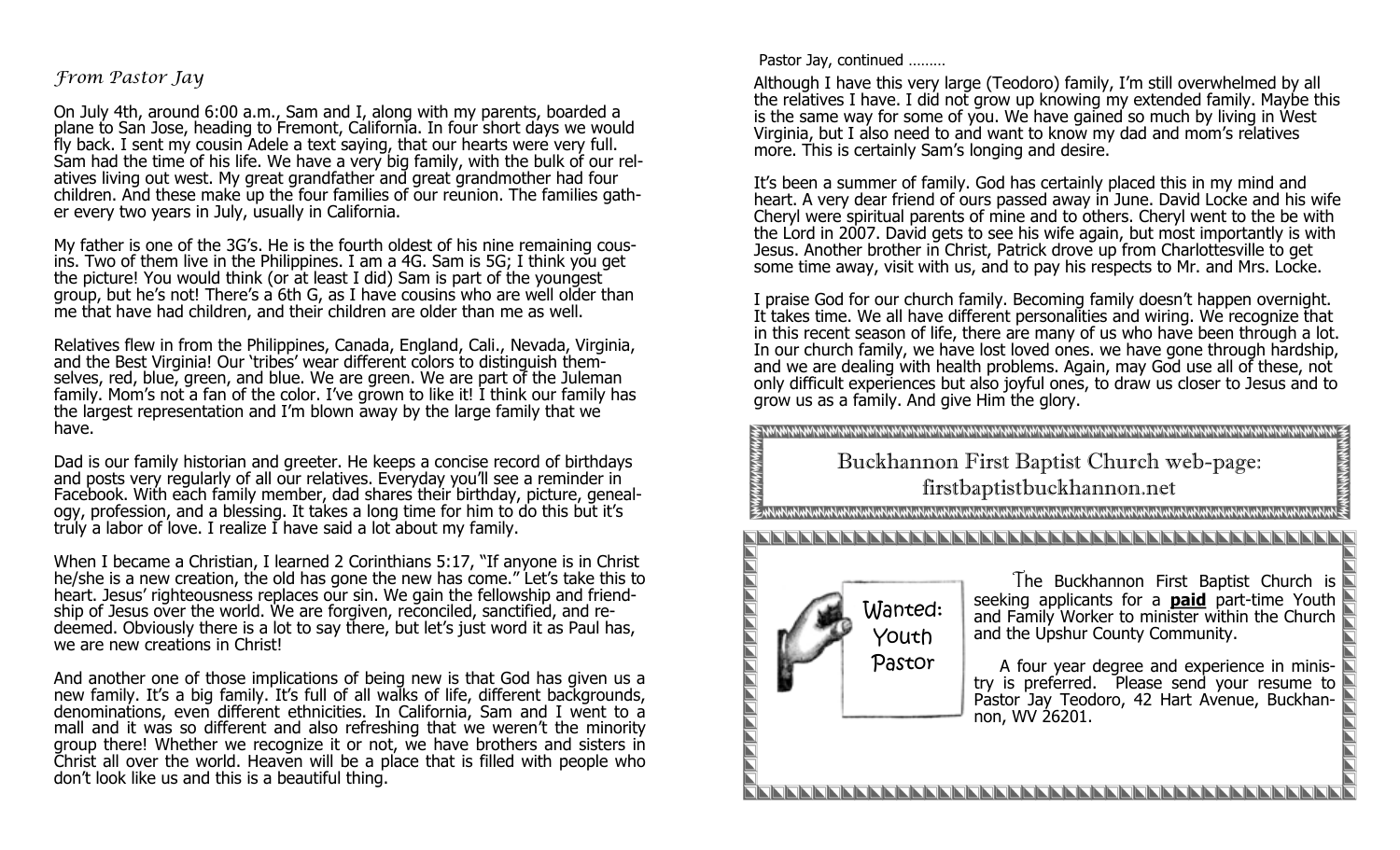# **Church photo directory information**

 $\gamma$ s Amanda and I conclude the photography portion of project, we are moving on to the next phase. At this time, we are going through the photos taken and selecting the best ones from the individual sessions to use in the directory. If you had a preference dur- $direct$ ing the photo shoot, we will be using the photo you have chosen.



We are editing photos, cropping and adjusting as necessary. We will then assemble the individual pages of the directory on our computer and add names, addresses and other pertinent information. For those interested, we are using Microsoft Word software.

 Based on some sample pages we assembled and presented for discussion at the last Deacon's Meeting, we will offer three families per directory page. We also decided to use photo grade paper stock for the pages. Once the pages are assembled on the computer, we will decide on the best method for the actual printing of the pages.

 We are considering obtaining prices from several outside sources for that service and we will compare the cost versus printing the pages out on the church copy machine. This would simply involve placing the finished directory on a flash drive and plugging it into whatever device will do the printing.

 We are also considering cost when it comes time to bind or assemble the printed pages together to form the new directory. We are considering several different methods. It's our hope to include various different photos of the church building itself in the directory as well as featuring some of the special events. We are in the process of figuring out what photos we want to include in this.

**Distribution**: We are hoping for a late fall distribution time for the directories. It could be sooner, depending on our individual work schedules and events in our lives. Regardless, it's our hope to provide one free directory per household.

 **Cost**: Of course, individual requests for copies/enlargements of your directory photo will be honored and welcome. These will be provided at our cost. 5X7 prints are \$1.00 and 8X10 prints are \$5.00. Frames are not included.

**For more information**: Call or leave a message at: 304-439-2299 or by e-mail at: daven3ngm@AOL.com.

*David and Amanda Norment*



# E-mails to start the week

 Subscribe to the West Virginia Baptist Convention WorkLife SwitchTOOL e-mails! Each Monday, you will be inspired and equipped by a Practical Life in Work message! You will be reminded to start the week off right … working with God, instead of without Him.

 As Thursday comes around it is time for a recharge! A short work devotional will give you the inspiration and resolve to continue thriving through the week.

 When an unexpected opportunity or challenge pops up at work you can access a 24/7 web portal with practical tools and help.

 To sign up, access the West Virginia Baptist Convention webpage.  $\_$  , and the set of the set of the set of the set of the set of the set of the set of the set of the set of the set of the set of the set of the set of the set of the set of the set of the set of the set of the set of th

### A point to ponder

 Years ago, it was not uncommon to have your milk delivered to your home. Doctors made house calls and when you made a call to a company to discuss a problem, you actually spoke to a human being. Those days of personal service are gone, and if we are not careful, we will follow the same trend in how we share the gospel.  $\_$  , and the set of the set of the set of the set of the set of the set of the set of the set of the set of the set of the set of the set of the set of the set of the set of the set of the set of the set of the set of th

> 153rd ANNUAL MEETING of the West Virginia Baptist Convention October 19-20, 2018 South Parkersburg Baptist Church Theme: "Bearers of Hope"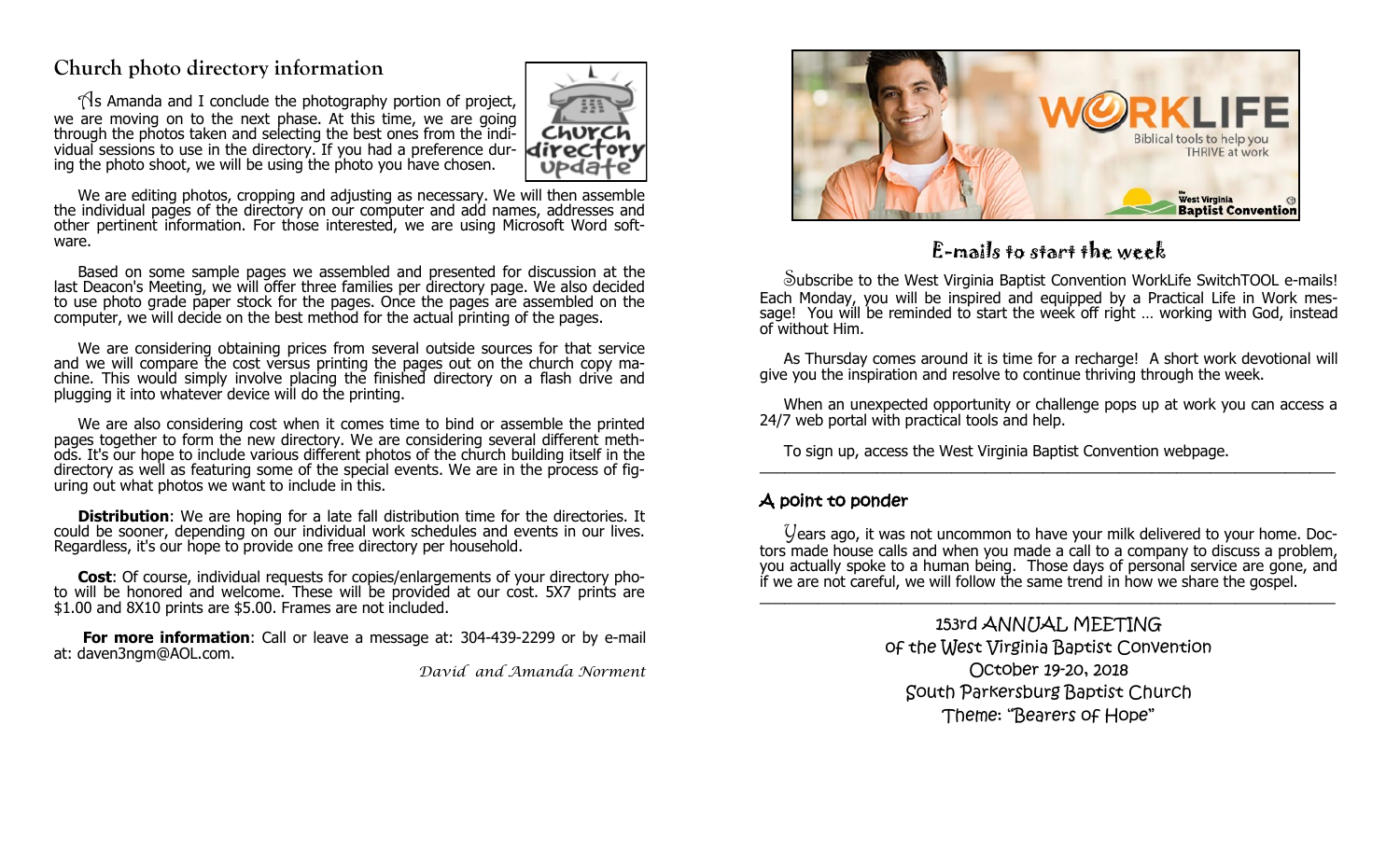### What would be on your list?

 $\mathcal{A}$  teacher asked her students to list what they thought were the present "Seven Wonders Of The World." Though there were some disagreements, the following received the most votes:

| <b>Egypt's Great Pyramids</b> |
|-------------------------------|
| Tăj Mahal                     |
| <b>Grand Canyon</b>           |
| Panama Canal                  |

Empire State Building St. Peter's Basilica Great Wall of China

While gathering the votes, the teacher noted that one noted that one student had not finished her paper yet. So she asked the girl if she was having trouble with her list. The girl replied, "Yes, a little. I couldn't quite make up my mind because there are so many." The teacher said, "Well, tell us what you have, and maybe we can help." The girl hesitated, then read, "I think the "Seven Wonders Of The World" are:

> To see To hear To touch

To taste

To feel

To laugh To love

The room was so quiet you could hear a  $\frac{10}{2}$  love. things we overlook as simple and ordinary <sup>1010ve</sup> and that we and that we

take for granted are truly wondrous. A gentle reminder - that the most precious things in life cannot be built by hand or bought by man but were given to us by God.  $\frac{1}{2}$  , and the set of the set of the set of the set of the set of the set of the set of the set of the set of the set of the set of the set of the set of the set of the set of the set of the set of the set of the set

From a church bulletin:

Actually, the breakfast will be served at **7**:00 a.m.

The Men's Fellowship will hold their The Men's Fellowship will hold then<br>next early-riser breakfast on October 12.<br>it be served at  $3:00$  a.m. next early-riser breaklast on Occupation<br>Breakfast will be served at 3:00 a.m.

# **50 plus years**

 On April 29, 2018, the Mannington First Baptist Church (Fairmont Association) honored 20 individuals who have been members of the church for 50 or more years. Seven 50-year members and 13 previously recognized 50-year members were presented with pins and certificates. A covered dish dinner followed the service.

# Part of the family

 $\sqrt{3}$  Christians we know that we are part of God's answer to the need in the world! We know that we are all connected, and we derive our identity from God "from whom every family in heaven and on earth derives its name" (Ephesians 3:15).

 We are all part of the same family whether we live in an agricultural community in Nicaragua or in a busy urban city in the United States  $-$  we are all God's people.

As Christians, living into this loving legacy, we

act out of faith knowing that God is using our contributions in ways that we cannot foresee, multiplying blessings in ways we did not expect. We act knowing that we are part of God's imagination.

 Your gifts to missions do matter. They do make a difference in people's lives throughout the world.  $\_$  ,  $\_$  ,  $\_$  ,  $\_$  ,  $\_$  ,  $\_$  ,  $\_$  ,  $\_$  ,  $\_$  ,  $\_$  ,  $\_$  ,  $\_$  ,  $\_$  ,  $\_$  ,  $\_$  ,  $\_$  ,  $\_$  ,  $\_$  ,  $\_$  ,  $\_$  ,  $\_$  ,  $\_$  ,  $\_$  ,  $\_$  ,  $\_$  ,  $\_$  ,  $\_$  ,  $\_$  ,  $\_$  ,  $\_$  ,  $\_$  ,  $\_$  ,  $\_$  ,  $\_$  ,  $\_$  ,  $\_$  ,  $\_$  ,

### SPEAK IT! SHARE IT! SHOW IT! CAMP GLOBAL FAMILY MISSION CAMP August 10-12, 2018 Camp Cowen

 The camp starts the evening of Friday, August 10 at 7:00 p.m. and ends on Sunday, August 12 at 1:00 p.m.

 Registration will be available online after June 1, 2018 or contact Joan at hall@wvbc.org or 304.422.6449.

- Meet South African Missionaries Rick and Anita Gutiererz
- Enjoy Bible Study and Worship
- Children and Adults' Track
- Activities: The Chiapas Connection, Puebla People and Possibilities, To Russia with Love, Bible Stories by Hand and Bread of the World

Please see Pastor Jay for details.

*The Buckhannon Baptist - August 2018*